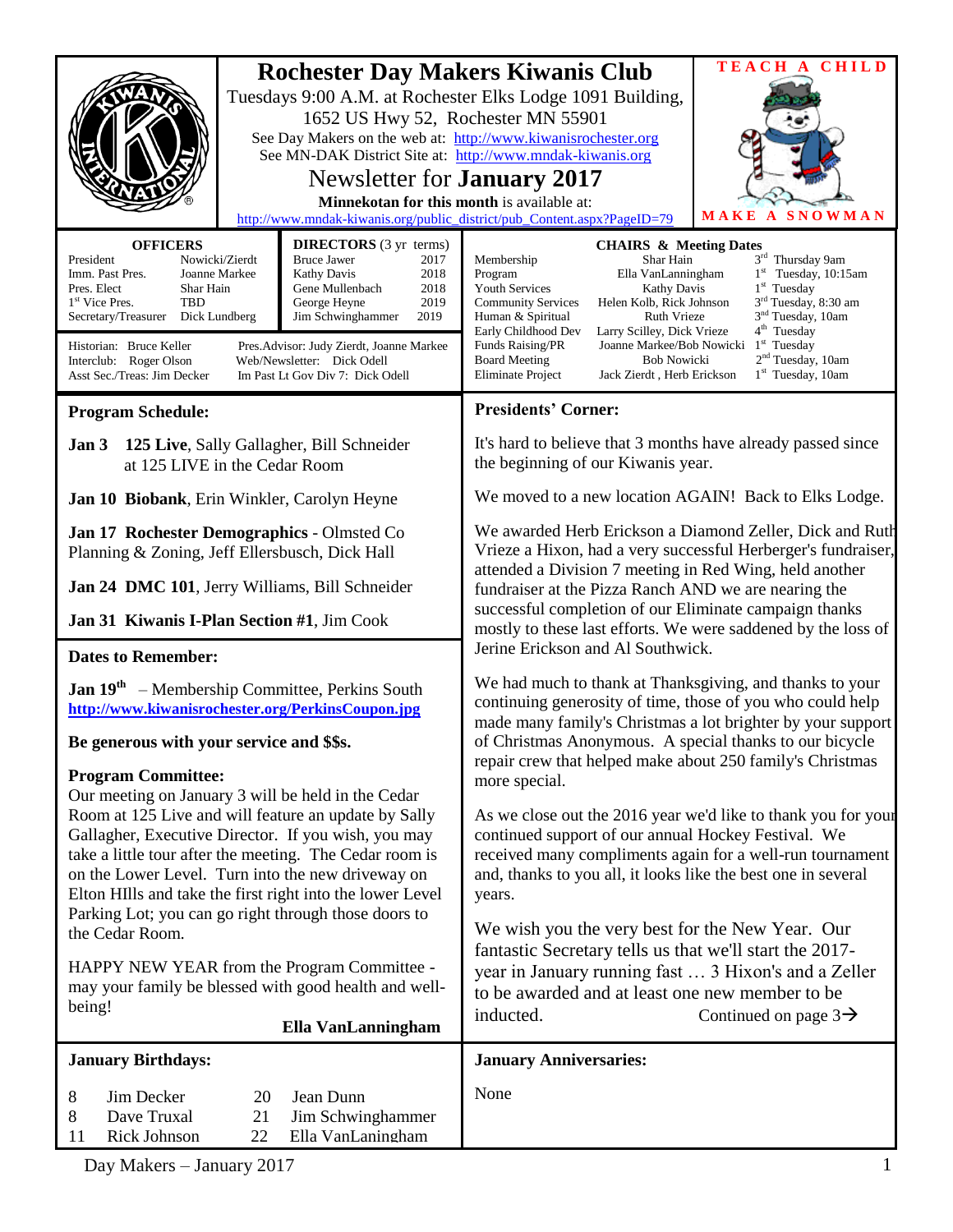#### **Secretary/Treasurer's Report – 12/13/16:**

| <b>Bank Balance 11/30/2016:</b> | \$5,432.68 |
|---------------------------------|------------|
| Bike Repair Fund:               | \$208.20   |
| <b>Charitable Account</b>       | \$161.03   |
| Administrative Fund:            | \$1,527.79 |
| Service Fund:                   | \$3,535.66 |

**Members on Leave:** Don Cain, Ron King, Sara King, Tom Lemke, Bob Mayhew, Connie Mayhew

**November Service Hour Statistics:** 1,317 hours by 39 members, 62% Participation.

#### **December 2016 Board Meeting Summary**

Reading Oasis at Gage School: Purchase Order has been issued, and Oasis components are ready to be shipped. Jack Zierdt will follow up.

The January 3 meeting has been scheduled at 125Live.

A First Vice-President needs to be appointed to replace Peter Schuh.

The board discussed the wrap up of our Eliminate funding effort since we are approaching our \$70,000 goal. The Herberger's bonus, and KWIK Trip gift cards profits will be applied, and possibly a portion of the Hockey Festival funds.

Background checks, required by Kiwanis International, for our designated SLP representatives were discussed. The process has the \$25 cost paid by the Day Maker checked. The board passed a motion to reimburse our members, from the Administrative Account, for the amount paid by them for a required background check.

### **Committee Reports**

**Community Service-** The committee will meet next week. Volunteers are needed for the Hockey Festival.

**Early Childhood Development-** Book supply is down to 162. We can get more books via Randy Schmidt. We are looking at getting involved at Riverside School. The committee appreciates the support it is receiving from the club.

**Faith & Spiritual Values-** Salvation Army Bell Ringing is getting great support from the club. Pat Horlocker will be sending cards during Ruth Vrieze's leave.

Continued Next Column

#### **Secy/Treas Report (Continued):**

**Membership-** Recruiting members for committee. Working on membership brochures to be distributed at the Hockey Festival.

**Fund Raising-** Committee will meet in January.

**Program-** Programs are scheduled for January except the  $31<sup>st</sup>$ . The Kiwanis I Plan will be presented at one meeting a month for three or four months.

**Public Relations-** Focusing on publicity for the Hockey Festival, TV, Radio, and Press Releases.

**Strategic Planning-** Working with the Program Committee on presenting the Kiwanis I-Plan.

**Richard Lundberg,** Secy/Treasurer

#### **Kiwanis Key Club – Century HS:**

Several of our Key Club members were celebrating James Bond Day at their meeting at Century HS Friday morning.



Here are Sarah DeLacey and Johanna Blanco dressed for any intrigue they might encounter in their hallways or classrooms. **Helen Kolb**

**Kiwanis Defining Statement:**

**Kiwanis is a global organization of volunteers dedicated to improving the world one child and one community at a time.**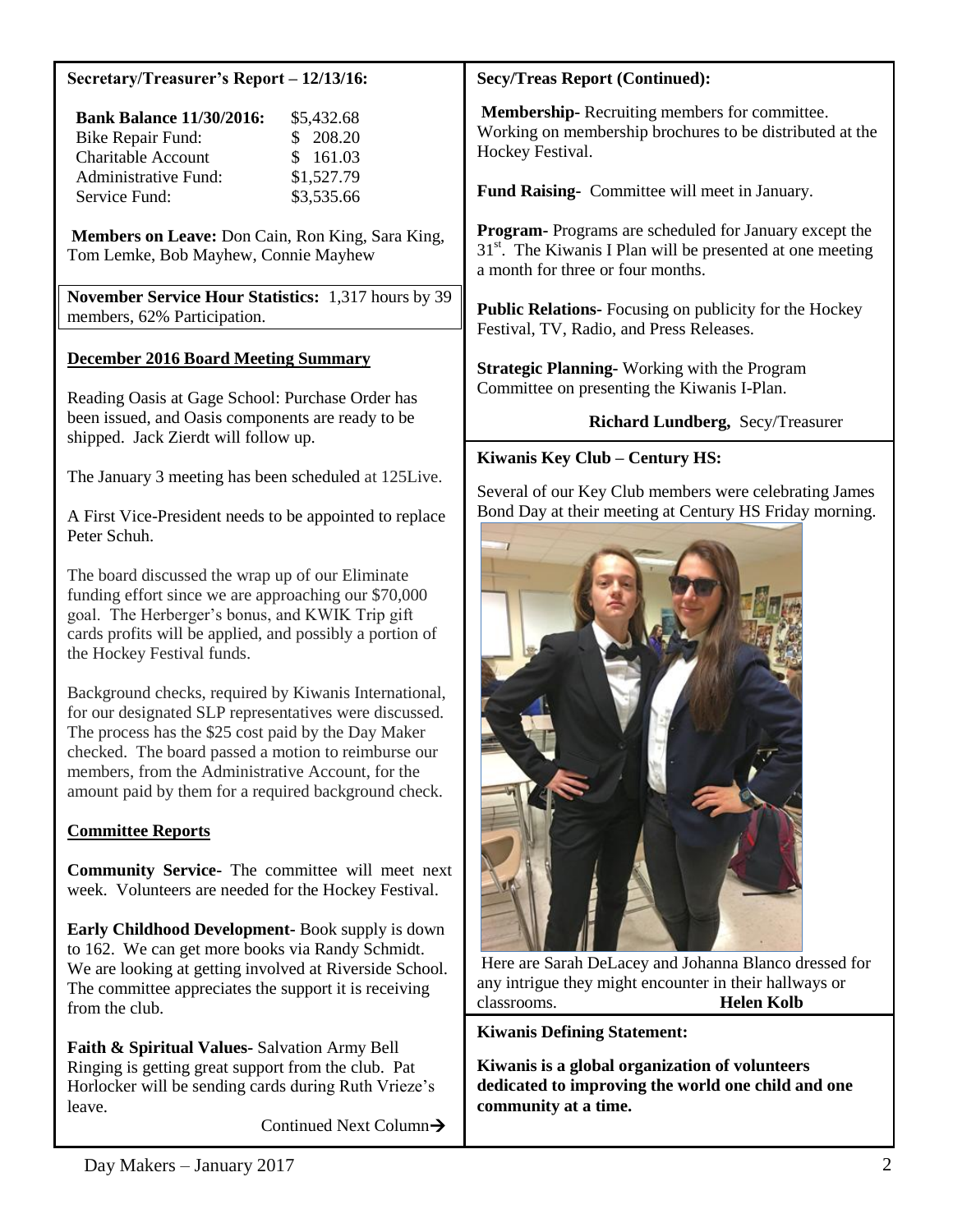# **SMIF Book Distribution:**

These are the Day Maker Kiwanis members who read to 250 students on Dec. 12 as part of the Southern Minnesota Initiative Foundation Reading (SMIF) and Book Giveaway program. This was done with the Preschool program at The Place. Members have also read at the Hawthorne Early Childhood program and gave away 23 books.



Another reading to 17 students was held for the Migrant Workers Pre-school at The Place. Once again, these students were all read to individually and given a book.

Another session was held at Pinewood Elementary where 62 kindergartners were read to one-on-one and given a new book.



Rick Johnson and the K-kids at Harriett Bishop are currently reading and giving books to approximately 80 students.

We will resume the program in March to read and distribute the final 162 books of the 600 we were given. Fourteen of our members plus three family members have participated.

### **Dick Vrieze and Larry Scilley**

#### **Kiwanis Day Makers / Golden K Christmas Anonymous 2016:**

Thanks again to all Day Makers who were once again generous with their time in support of Christmas Anonymous, especially those who assisted with the moving of goods:

- 543 families were served by Christmas Anonymous, (this included approx. 1594 children aged 1 to 18) and 320 seniors receiving food baskets
- Collected food, clothing and toys from 20 grade schools
- Loaded food (4392 lbs.), delivered and assisted in senior food packing
- Assisted with KTTC Toy Drive
- Moved 86 8 ft. tables from Graham Arena to Christ United Methodist Church and returned same
- Moved all clothing, toys, racking, etc. from storage to CUMC
- Moved 7500 lbs. of apples
- Unloaded 50,315 lbs. of food for families
- Moved 240 bikes to CUMC from storage
- Assisted on store day with cardboard breakdown, checkout, clean up etc.
- Returned all leftover items to storage.

This was accomplished by the transportation volunteers. Many other Day Makers volunteers worked in food packaging, drop off contribution center, bike repair, used toys, store day support, and other areas.

Total Hours for Transportation Area - approx. 180 hrs. The Golden K would have had slightly more.

# **Rick Johnson**

**Presidents' Corner:** (continued from page 1)

We will, also, be busy helping get the Reading Oasis at Gage School setup during the month of January and possibly February depending on how all of the items arrive.

# **Bob Nowicki and Jack Zierdt Co-Presidents 2016-2017 Kiwanis Year**

### **Kiwanis Club Locator Application:**

I was finally able to explain to KI how to fix their Club Locator application to show our Day Makers Club in Rochester, MN. Not Chatfield. Check out function at: <http://locator.kiwanis.org/FindAClub> There are also "apps" for iPhone and Android devices in their appropriate "playstore". **Dick Odell**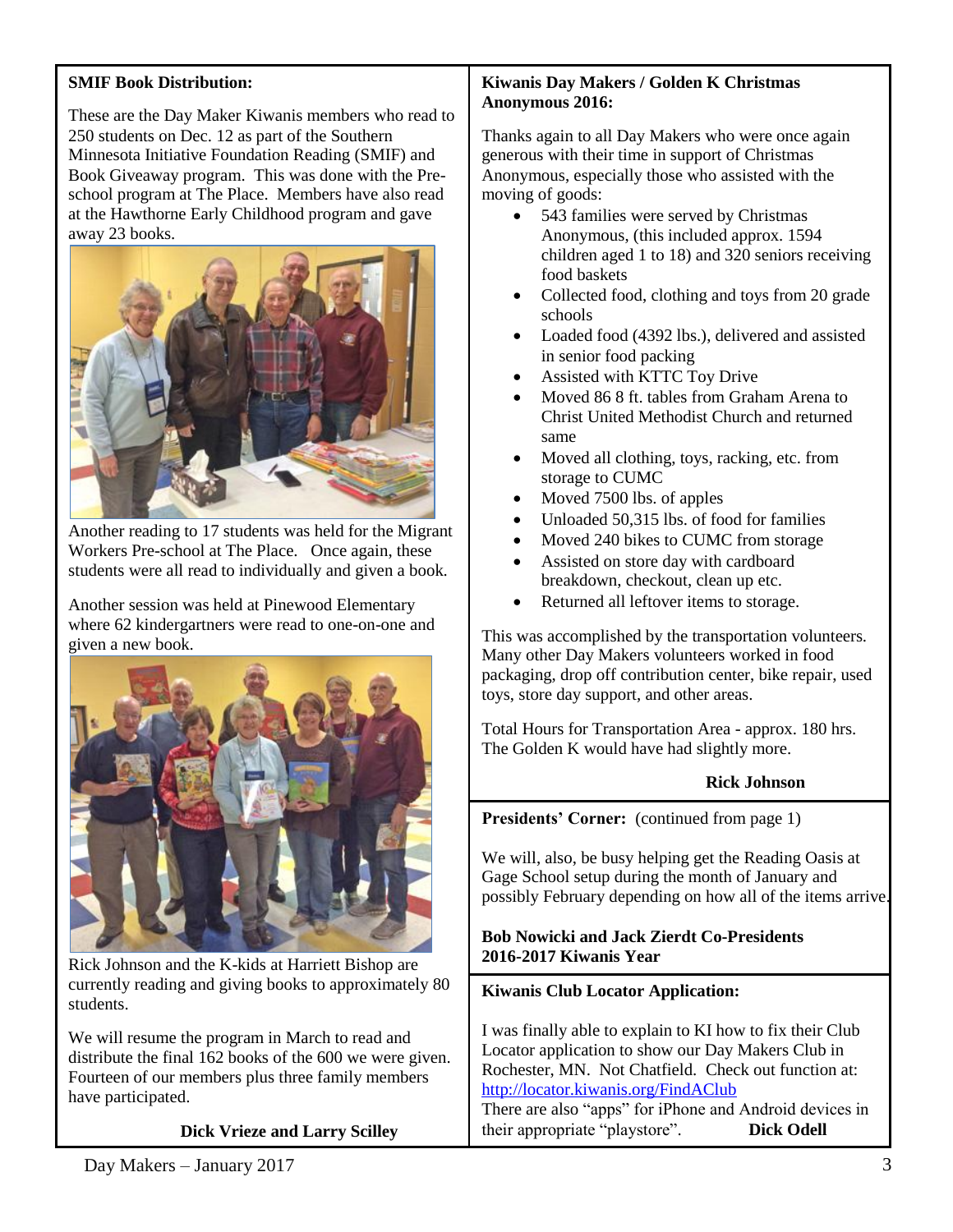### **Day Makers Making a Difference:**

### **George F. Hixson Fellowship – Dick Vrieze**

Congratulations to Dick Vrieze on being awarded a Hixson Fellowship designated to the Kiwanis Eliminate Maternal/NeoNatal Tetanus fund.



Dick always knows the answer to the question, "What More Can I Do?"

Herb Erickson and Bob Nowicki congratulated Dick Vrieze for his years of service by driving our SMIF and Reading/Book Distribution programs and his many service hours and his commitment to "altruistic service" with the Hixson Fellowship award. He is definitely a, "I can do that!" Kiwanian..

Additionally, Dick Odell congratulated Dick Vrieze for actively committing to our Club's pledge as a "Model Club" and in turn he demonstrates a leadership role in donating to our fund raising campaign to save 39,000 women and their newborn babies from the deadly Maternal/Neonatal Tetanus disease.

Again, congratulation Dick Vrieze …. well deserved.

 **Dick Odell**, Im Past Lt Gov Div 7 (2016-2017)  **Herb Erickson**, Eliminate Coord

### **Day Makers Making a Difference:**

### **George F. Hixson Fellowship – Ruth Vrieze**

Congratulations Ruth Vrieze on being awarded a Hixson Fellowship designated to the Kiwanis Eliminate Maternal/NeoNatal Tetanus fund.



Ruth always knows the answer to the question, "What More Can I Do?"

Herb Erickson and Bob Nowiki congratulated Ruth Vrieze for her years of service by participating in SMIF and Reading/Book Distribution programs and her many service hours and her commitment to "altruistic service" with the Hixson Fellowship award. She is definitely a, "I can do that!" Kiwanian..

Additionally, Dick Odell congratulated Ruth Vrieze for actively committing to our Club's pledge as a "Model Club" and in turn she demonstrates a leadership role in donating to our fund raising campaign to save 39,000 women and their newborn babies from the deadly Maternal/Neonatal Tetanus disease.

Again, congratulation Ruth Vrieze …. well deserved.

 **Dick Odell**, Im Past Lt Gov Div 7 (2016-2017)  **Herb Erickson**, Eliminate Coord

**Remember to watch for the Kiwanis float in the Tournament of Roses Parade, TV Monday Jan 2nd , 2017.**

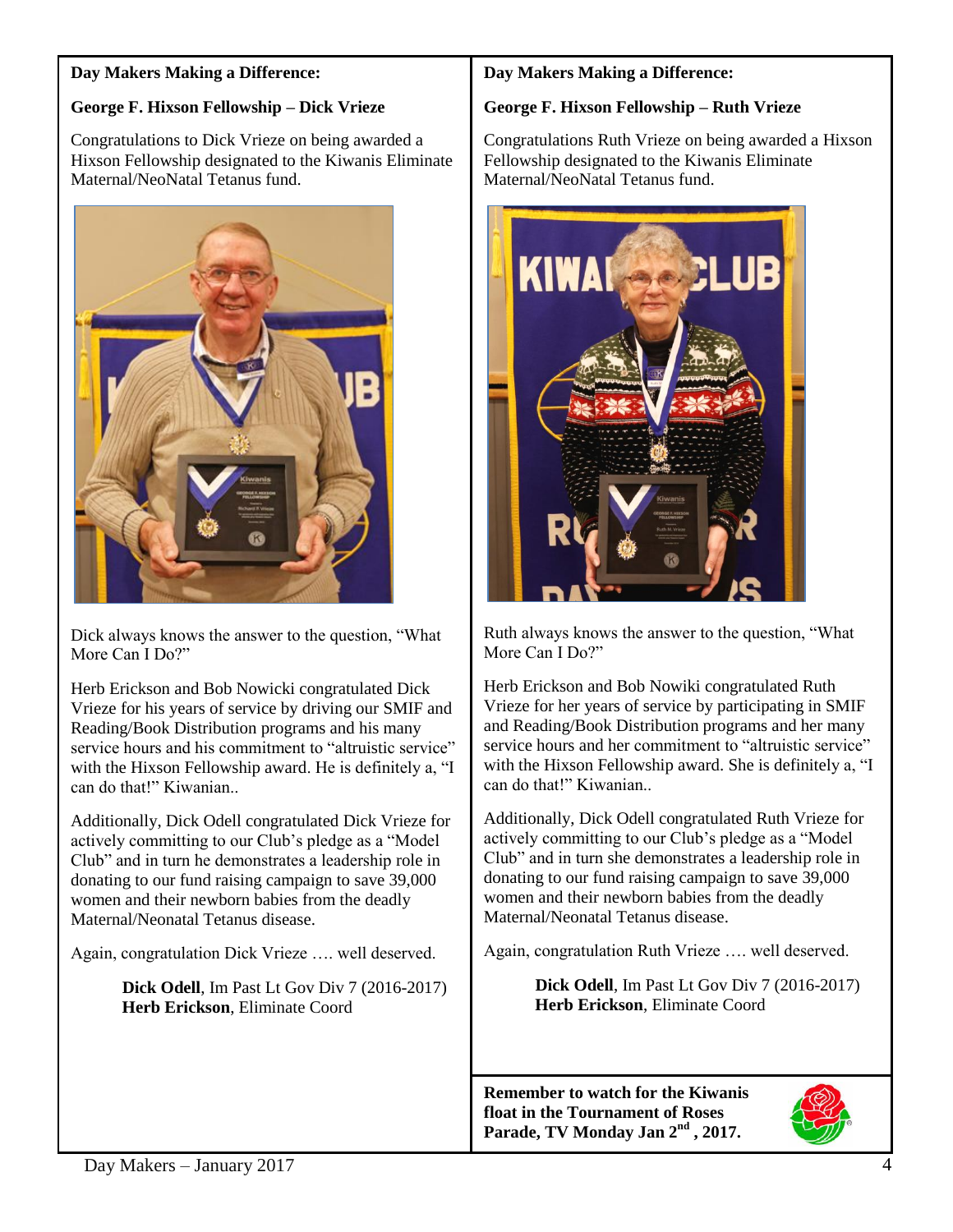# **K-Kids Riverside:**

Would you like to buy a salted pretzel or a cinnamonsugar one and a glass of root beer? The line of people filled readily and the K-Kids had a very successful sale at Riverside on Thursday evening, December l, at the Books and Bingo night.



The sale raised \$107.01 to help finance PTA end of school year activities.



Many thanks to leaders Jody Peterson, Casandra Bartholomew and the eager K-Kids at Riverside who worked the sale.

#### **Curt Pearson**

#### **Day Makers Christmas Party:**

Two special guests arrived at our Christmas Party ….



and then went on to the CUMC Day School to say hello to the young students.



Many thanks to the program committee and to the Curt Pearson family as they celebrated their 50<sup>th</sup> Anniversary.

Entertainment was provided by George and Carloyn Heyne and Deedee Odell for the hand chimes and carols.

A good time was had by all !

**Dick Odell**